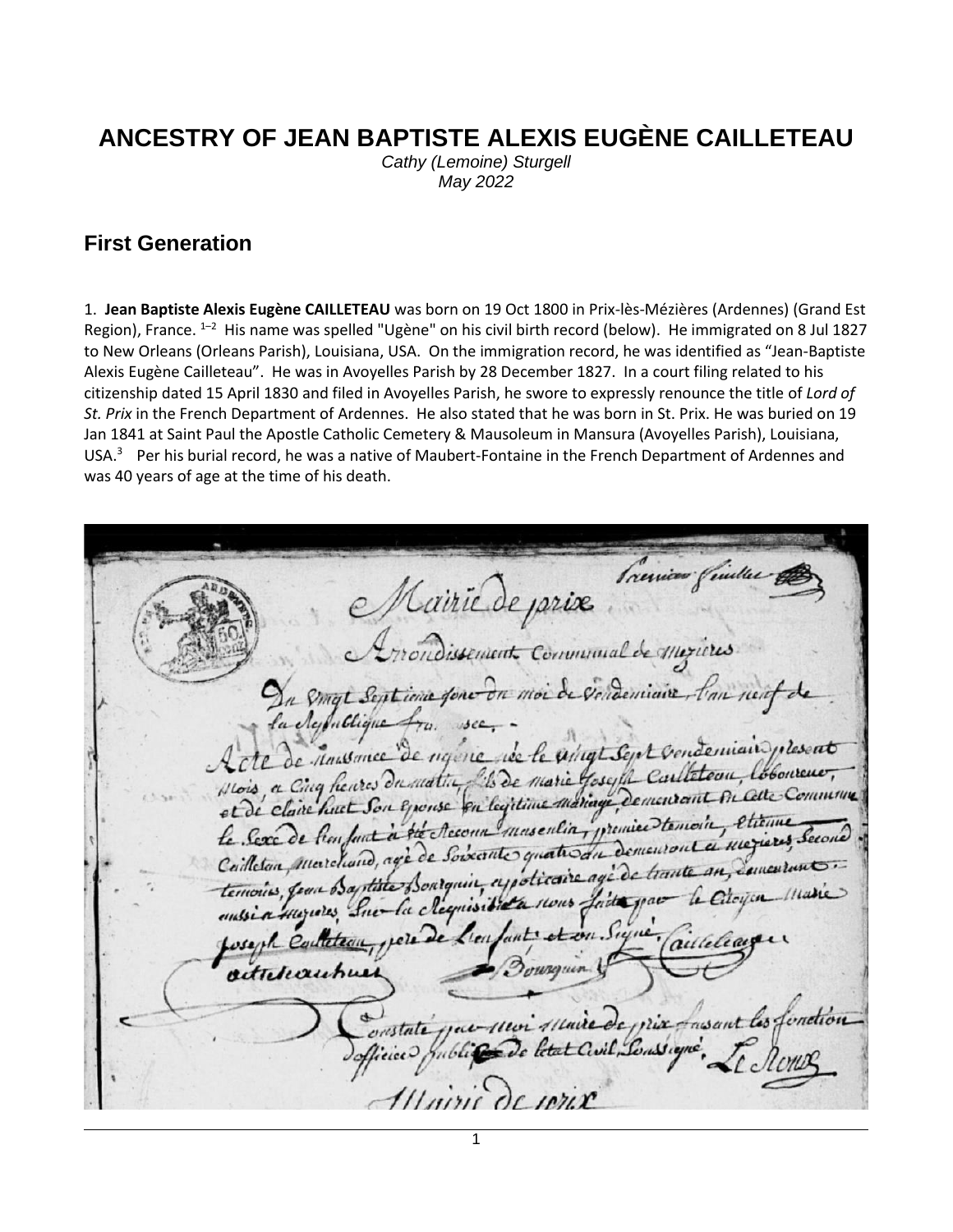#### TRANSCRIPTION:

#### *Mayor of Prix Communal Arrondissement of Mézières*

*On the 27th day of the month of Vendémiaire, the ninth (year) of the French Republic... (Note: Converts to 19 October 1800)*

*Act of birth of Eugéne, born the 27th Vendémiaire present month, at 5 o'clock in the morning, son of Marie Joseph Cailleteau, laborer, and of Claire Huet, his wife in legitimate marriage, living in this commune, the sex of the child has been recognized as a male, first witness, Etienne Cailleteau, merchant, age of 64 years, living at Mézières, second witness, Jean Baptiste Bourquin, apothecary, age of 30 years, living also at Mézières, the request made to us by the citizen Marie Joseph Cailleteau, father of the child, and has signed.*

#### *[Bourquin] [Cailleteau]*

#### *Recorded by me, Mayor of Prix, done in the capacity of the public officer of the civil state. Undersigned [Le Roux]*

The parents of Jean Baptiste Alexis Eugène Cailleteau are identified in his 10 August 1835 marriage to Irène Françoise Broutin [widow of Judge Louis Jacques (James) Barbin dit Bellevue] which took place at St. Paul the Apostle Catholic Church in Mansura (Avoyelles Parish), Louisiana. According to an unpublished index of marriages which took place there between 1830 and 1871, his parents were "Joseph Cailleteau and Claire Francois". The groom was simply identified with the first name of "Eugene".

| 88 | Cailetteau, Eugene | Joseph Cailleteau      | Broutin, Irene | <b>Marcille Broutin</b>   |  | 1835 41 Rev. E. D'haud |
|----|--------------------|------------------------|----------------|---------------------------|--|------------------------|
| 89 | Civil 2-23-1833    | <b>Claire Francois</b> | (Widow Barbin) | Dame Francois Bouchol8/10 |  |                        |

My initial search of the sacramental records of the French Department of Ardennes produced the civil birth record in Prixlès-Mézières that is displayed on page 1 above. It is important to note that I also searched the records of Maubert-Fontaine due to the statement on his burial record that he was a native of that commune. However, I found no indication of the Cailleteau surname there during the last few years of the  $18<sup>th</sup>$  century or first few years of the  $19<sup>th</sup>$  century and am fully confident that the record from Prix-lès-Mézières is the record of his birth even though his mother is identified as Claire Huet on the birth record rather than Claire François. It is unclear where the surname of François came from as documented in the record at St. Paul's Church. It is possible that she used the name "Françoise" as a middle name and her surname was simply not recorded by the Priest in 1835.

Also note that a claim made in the 1890 publication of *Biographical and Historical Memoirs of Northwest Louisiana* that Jean Baptiste Alexis Eugène Cailleteau was an only son is not accurate. He had, at least, two brothers – only one of whom lived to adulthood. The three brothers (Jean-Étienne, Noël Auguste, and Jean Baptiste Alexis Eugène) were born in rapid succession after the marriage of their parents – 1798, 1799, and 1800 respectively. Noël Auguste died in 1804 at the age of 4. However, Jean-Étienne was still living as late as 1849 at which time he married in Marseilles (Bouches-des-Rhône), France.

#### **Second Generation**

2. Marie Joseph CAILLETEAU was born on 19 Oct 1775.<sup>[4](#page-7-3)-[5](#page-7-4)</sup> He was baptized on 24 Oct 1775 in Mézières (Notre-Dame)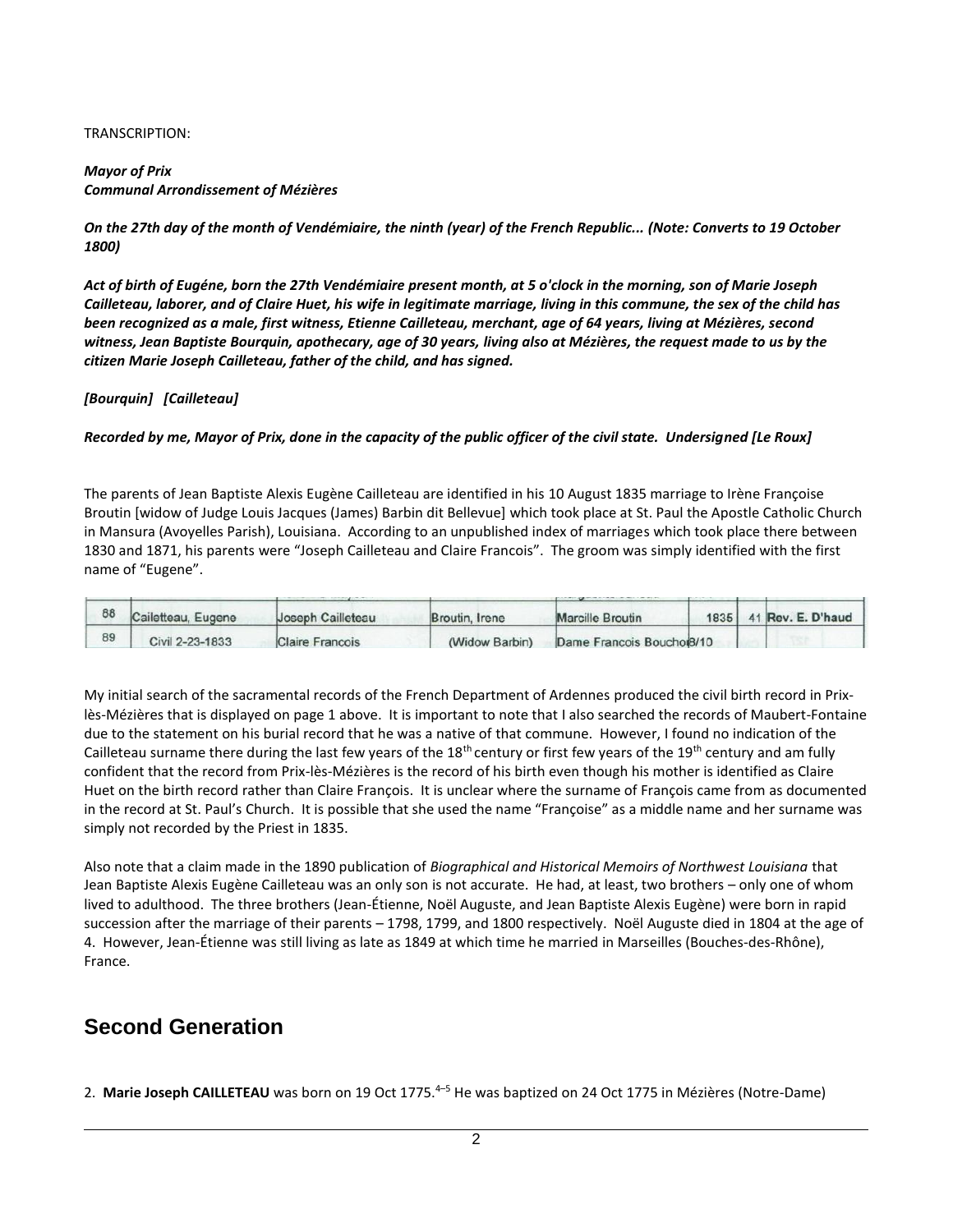(Ardennes) (Grand Est Region), France[.](#page-7-5)<sup>6–[7](#page-7-6)</sup> Claire HUET (FRANÇOIS) and Marie Joseph CAILLETEAU were married on 6 Jun 1797 in Reims (Marne) (Grand Est Region), Franc[e](#page-7-7)<sup>8</sup>–[9](#page-7-8) per their civil marriage record. Joseph was a *coumiercant* or *conmiercant* according to the 1849 marriage record of his son, Jean-Étienne. This is likely a misspelling of comerciant which refers to someone who is a businessman, trader, or seller. Also, according to the same 1849 marriage record of Jean Étienne, recorded at Marseilles (Bouches-du-Rhône), France, Marie Joseph CAILLETEAU died on 25 May 1839 at Rio de Janeiro, Brazil.

3. **Claire HUET (FRANÇOIS)** was born on 15 Sep 1773.[10](#page-7-9) She was baptized on 16 Sep 1773 at Église Saint-Pierre in Reims (Marne) (Grand Est Region), France.[11](#page-7-10)–[12](#page-7-11) According to the 1849 marriage record of her son, Jean Étienne, recorded at Marseilles (Bouches-du-Rhône), France, Claire HUET (FRANÇOIS) was living in Paris in May 1849.

## **Third Generation**

4. **Jean-Étienne CAILLETEAU** was born about 1738. He was a Marchand épicier (merchant grocer). Marie Thérèse Françoise Remiette LAGAUCHE and Jean-Étienne CAILLETEAU were married on 2 Jul 1772 at Église Saint-Pierre in Reims (Marne) (Grand Est Region), France.[17](#page-7-12)–[18](#page-7-13)

5. **Marie Thérèse Françoise Remiette LAGAUCHE** was born about 1752.

6. **Noël HUET** was born about 1749. He was a cultivateur. Marie-Jeanne DELEINE and Noël HUET were married on 31 Jan 1769 at Église Saint-Hilaire in Reims (Marne) (Grand Est Region), France.<sup>[19](#page-7-14)-[20](#page-7-15)</sup>

7. **Marie-Jeanne DELEINE** was born about 1747.

## **Fourth Generation**

8. **Jean CAILLETEAU** was born (date unknown). Marie-Claude FELUS (FELUT) and Jean CAILLETEAU were married on 11 Jan 1729 in Mézières (Notre-Dame) (Ardennes) (Grand Est Region), France.<sup>[21](#page-7-16)-[22](#page-7-17)</sup>

9. **Marie-Claude FELUS (FELUT)** was born (date unknown).

10. **Simon LAGAUCHE** was born (date unknown). Marie-Anne DAUGÉE (DANGÉE) and Simon LAGAUCHE signed a marriage contract on 17 Mar 1748 in Paris (Paris) (Île-de-France Region), France before the notaire Augustin Loyson. They were married.

11. **Marie-Anne DAUGÉE (DANGÉE)** was born (date unknown).

12. **Nicolas Blanché HUET** was born about 1709. Perrette RIVART and Nicolas Blanché HUET were married on 21 Jul 1740 at Église Saint-Hilaire in Reims (Marne) (Grand Est Region), France. $23-24$  $23-24$  $23-24$ 

13. **Perrette RIVART** was born about 1717. She died before 1774.

14. **Jean DELEINE** was born about 1699. He died in 1748. He was a Maître Serrurier (Master locksmith). Marie SAVIN and Jean DELEINE were married on 14 Jul 1744 at Église St-Sébastien in Bétheny (Marne) (Grand Est Region), France.<sup>[25](#page-7-20)</sup>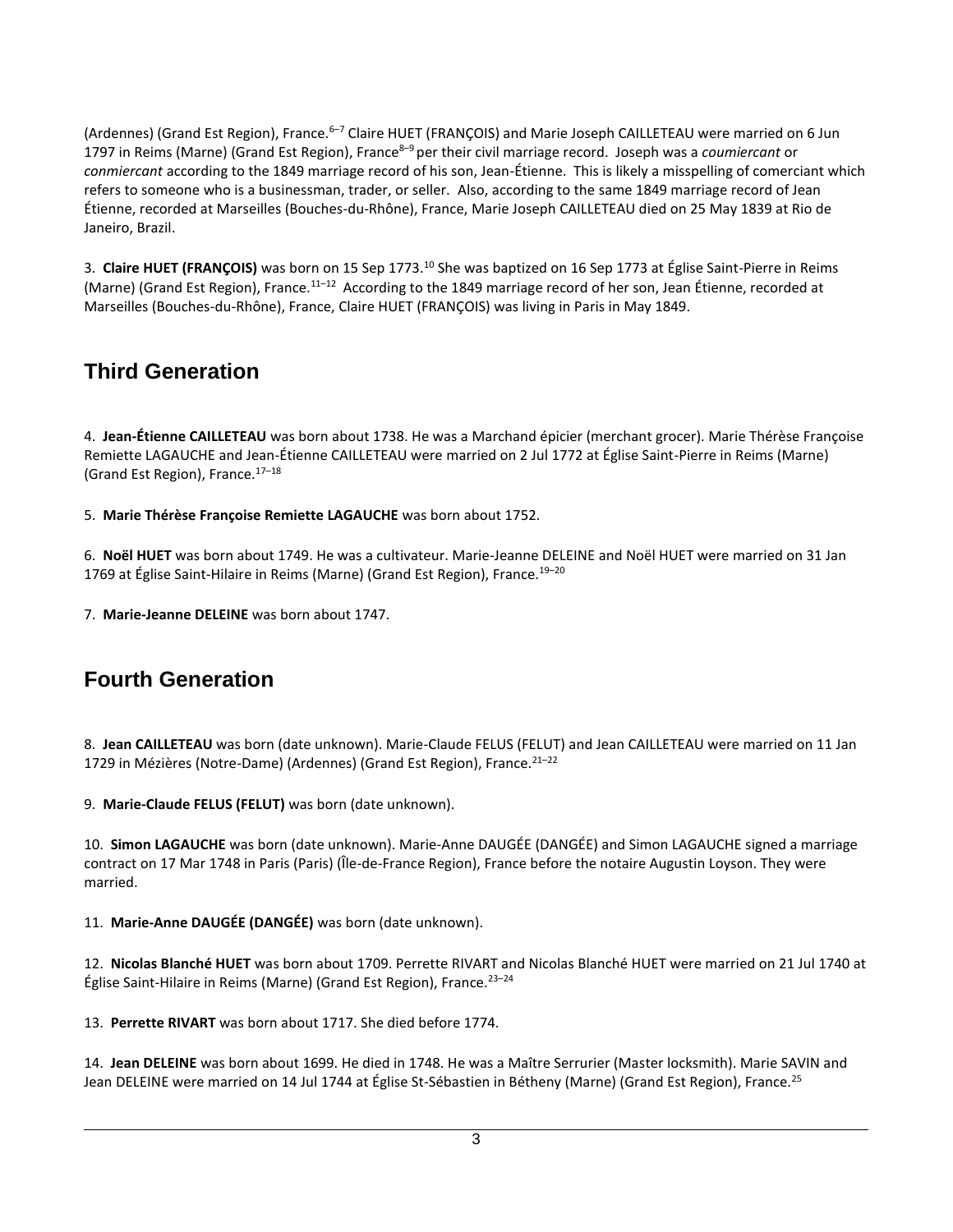15. **Marie SAVIN** was born about 1711.

## **Fifth Generation**

16. **Gilles CAILLETEAU** was born (date unknown). Jeanne CAFFIN (CASSIN) (COFFIN) and Gilles CAILLETEAU were married.

17. **Jeanne CAFFIN (CASSIN) (COFFIN)** died before 1729.

18. **Pierre FELUS (FELUT)** was born about 1658. He died on 28 Feb 1728 in Les Hautes-Rivières (Ardennes) (Grand Est Region), France.<sup>[26](#page-7-21)–[27](#page-8-0)</sup> Marie VALET and Pierre FELUS (FELUT) were married on 8 May 1702 in Les Hautes-Rivières (Ardennes) (Grand Est Region), France.[28](#page-8-1)–[29](#page-8-2)

19. **Marie VALET** was born about 1675.

24. **Jacques HUET** was born about 1669. He died before 6 Apr 1734. Marguerite LEFEBVRE and Jacques HUET were married on 16 Feb 1694 at Église Saint-Pierre in Reims (Marne) (Grand Est Region), France.<sup>[30](#page-8-3)-[31](#page-8-4)</sup>

25. **Marguerite LEFEBVRE** was born about 1671. She died before 1722.

26. Nicolas RIVART was born about 1676. He died on 30 Mar 1721.<sup>[32](#page-8-5)–[33](#page-8-6)</sup> He was buried on 31 Mar 1721 at Église Saint-Hilaire in Reims (Marne) (Grand Est Region), France.<sup>[34](#page-8-7)-[35](#page-8-8)</sup> Nicolas was a boucher (butcher). Nicolle FACIOT and Nicolas RIVART were married on 12 Feb 1703 at Église Saint-Pierre in Reims (Marne) (Grand Est Region), France.<sup>[36](#page-8-9)–[37](#page-8-10)</sup>

27. **Nicolle FACIOT** was baptized on 30 Apr 1677 at Église Saint-Pierre in Reims (Marne) (Grand Est Region), France.[38](#page-8-11)–[39](#page-8-12) She died in 1739.

28. **Jean DELEINE (DELAINE)** was born about 1658. He died before 14 Jul 1744. He was deceased on the date that his son, Jean, married Marie Savin. Jeanne LARCHER and Jean DELEINE (DELAINE) were married on 12 May 1687 at Église Saint-Hilaire in Reims (Marne) (Grand Est Region), France.<sup>[40](#page-8-13)-[41](#page-8-14)</sup>

29. **Jeanne LARCHER** was born about 1665. She died before 14 Jul 1744. She was deceased at the time of her son Jean's marriage to Marie Savin.

30. **Remy SAVIN** was born on 12 Aug 1686.[42](#page-8-15)–[43](#page-8-16) He was baptized on 12 Aug 1686 in Witry-les-Reims (Marne) (Grand-Est), France.[44](#page-8-17)–[45](#page-8-18) He died on 16 Sep 1758.[46](#page-8-19) Remy was buried on 17 Sep 1758 at Église St-Sébastien in Bétheny (Marne) (Grand Est Region), France.[47](#page-8-20) Jeanne ALLART and Remy SAVIN were married on 22 Nov 1707 at Église St-Sébastien in Bétheny (Marne) (Grand Est Region), France.<sup>[48](#page-8-21)</sup>

31. Jeanne ALLART was baptized on 4 Feb 1689 at Église St-Sébastien in Bétheny (Marne) (Grand Est Region), France.<sup>[49](#page-8-22)</sup> She died on 27 Jan 1760 in Bétheny (Marne) (Grand Est Region), France.<sup>[50](#page-9-0)</sup> She was buried on 29 Jan 1760 at Église St-Sébastien in Bétheny (Marne) (Grand Est Region), France.<sup>[51](#page-9-1)</sup>

## **Sixth Generation**

36. **Nicolas FELUS (FELUT)** was born (date unknown). Marie RIVAUX and Nicolas FELUS (FELUT) were married.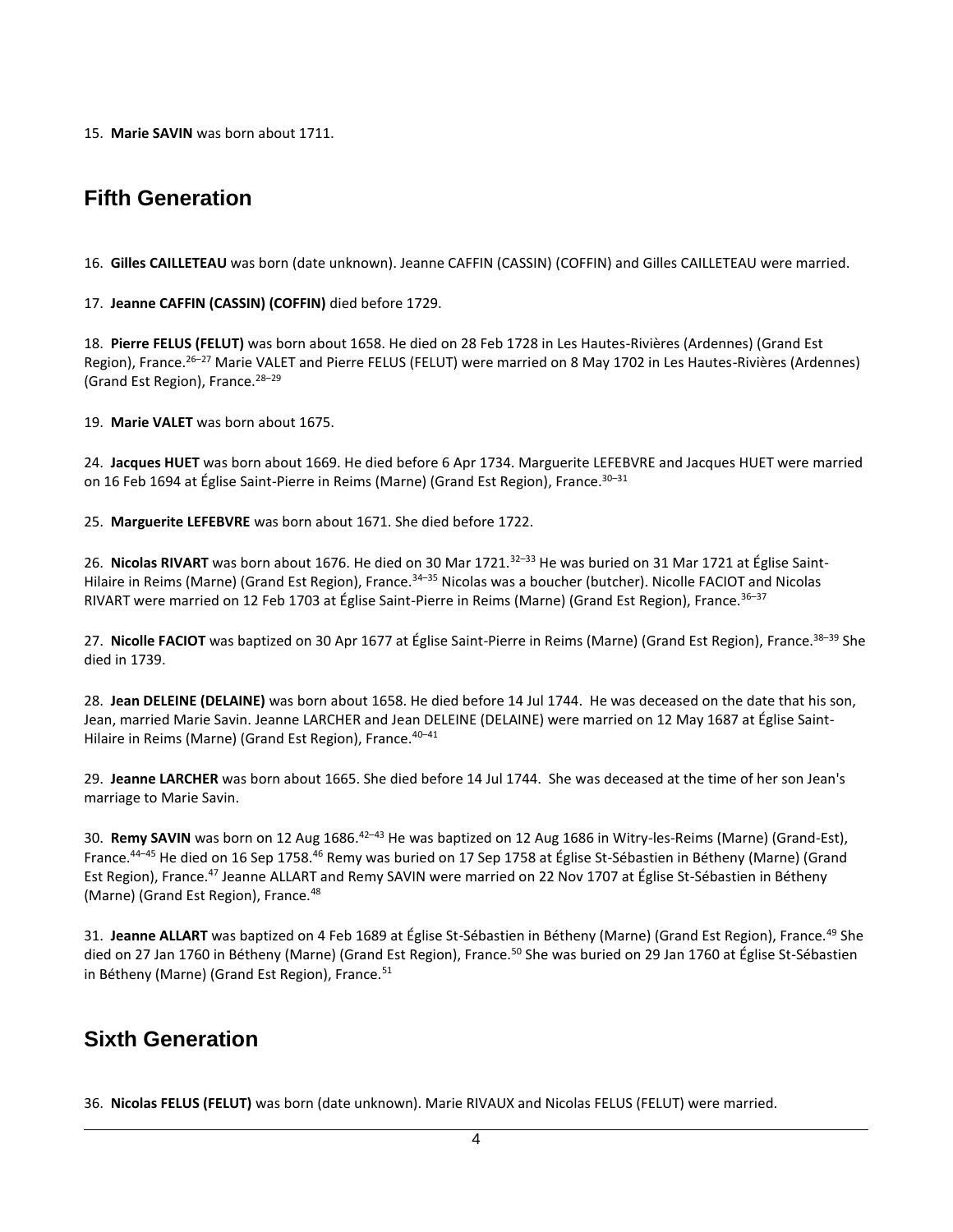37. **Marie RIVAUX** was born (date unknown).

38. **Pierre VALET** was born (date unknown). Marie AVRIL and Pierre VALET were married.

39. **Marie AVRIL** died in 1692.

48. **Guillaume HUET** was born about 1630. He died on 26 Feb 1686.[52](#page-9-2)–[53](#page-9-3) He was buried at Église Saint-Timothée in Reims (Marne) (Grand Est Region), France.<sup>[54](#page-9-4)–[55](#page-9-5)</sup> Guillaume was a Maître boucher. Jeanne QUILLART and Guillaume HUET were married on 23 Feb 1653 at Église Saint-Timothée in Reims (Marne) (Grand Est Region), France.<sup>[56](#page-9-6)–[57](#page-9-7)</sup>

49. **Jeanne QUILLART** was born about 1634. She died on 29 Dec 1691.[58](#page-9-8)–[59](#page-9-9) She was buried at Église Saint-Timothée in Reims (Marne) (Grand Est Region), France. $60-61$  $60-61$  $60-61$ 

50. **Jean LEFEBVRE** was born about 1644. Gillette FACIOT and Jean LEFEBVRE were married.

51. **Gillette FACIOT** was born about 1650. She died before 1694.

52. **Pierre RIVART** died after 1703. He was born. Nicolle TOURTEBATTE and Pierre RIVART were married on 20 Feb 1675 at Église Saint-Hilaire in Reims (Marne) (Grand Est Region), France. [62](#page-9-12)-[63](#page-9-13)

53. Nicolle TOURTEBATTE was born about 1657. She died on 22 Nov 1681.<sup>[64](#page-9-14)–[65](#page-9-15)</sup> She was buried at Église Saint-Pierre in Reims (Marne) (Grand Est Region), France. [66](#page-9-16)-[67](#page-9-17)

54. **Timothé FACIOT** was born (date unknown). Elisabeth GENTILATRE (GENTILLARTRE) and Timothé FACIOT were married on 9 Nov 1670 at Église Saint-Martin in Reims (Marne) (Grand Est Region), France.<sup>[68](#page-9-18)-[69](#page-9-19)</sup>

55. **Elisabeth GENTILATRE (GENTILLARTRE)** was born (date unknown).

58. **Jacques LARCHER** was born (date unknown). Françoise SAVET (SETTIER) and Jacques LARCHER were married.

59. **Françoise SAVET (SETTIER)** was born (date unknown).

60. **Jean SAVIN** was born about 1660. He died on 20 Dec 1743 in Bétheny (Marne) (Grand Est Region), France.[70](#page-9-20) He was buried on 21 Dec 1743 at Église St-Sébastien in Bétheny (Marne) (Grand Est Region), France.<sup>[71](#page-9-21)</sup> Jean was a "laboureur" (laborer). Etiennette BOUY and Jean SAVIN were married on 2 May 1684 in Witry-les-Reims (Marne) (Grand-Est), France.<sup>[72](#page-10-0)–</sup> [73](#page-10-1)

61. **Etiennette BOUY** was born about 1668. She died on 24 Apr 1729.[74](#page-10-2)–[75](#page-10-3) She was buried on 25 Apr 1729 in Witry-les-Reims (Marne) (Grand-Est), France.<sup>[76](#page-10-4)-[77](#page-10-5)</sup>

62. **Nicolas ALLART dit LACROIX** was born about 1665. He died on 1 May 1700 in Bétheny (Marne) (Grand Est Region), France.[78](#page-10-6) He was buried on 2 May 1700 at Église St-Sébastien in Bétheny (Marne) (Grand Est Region), France.[79](#page-10-7) Nicolas was a "laboureur" (laborer). Marie (Nicole) GERDRÉ (GERDREZ) and Nicolas ALLART dit LACROIX were married on 18 Feb 1686 at Église St-Sébastien in Bétheny (Marne) (Grand Est Region), France.<sup>[80](#page-10-8)</sup>

63. **Marie (Nicole) GERDRÉ (GERDREZ)** was born about 1666. She died on 6 Apr 1738 in Bétheny (Marne) (Grand Est Region), France.<sup>[81](#page-10-9)</sup> She was buried on 6 Apr 1738 at Église St-Sébastien in Bétheny (Marne) (Grand Est Region), France.<sup>[82](#page-10-10)</sup>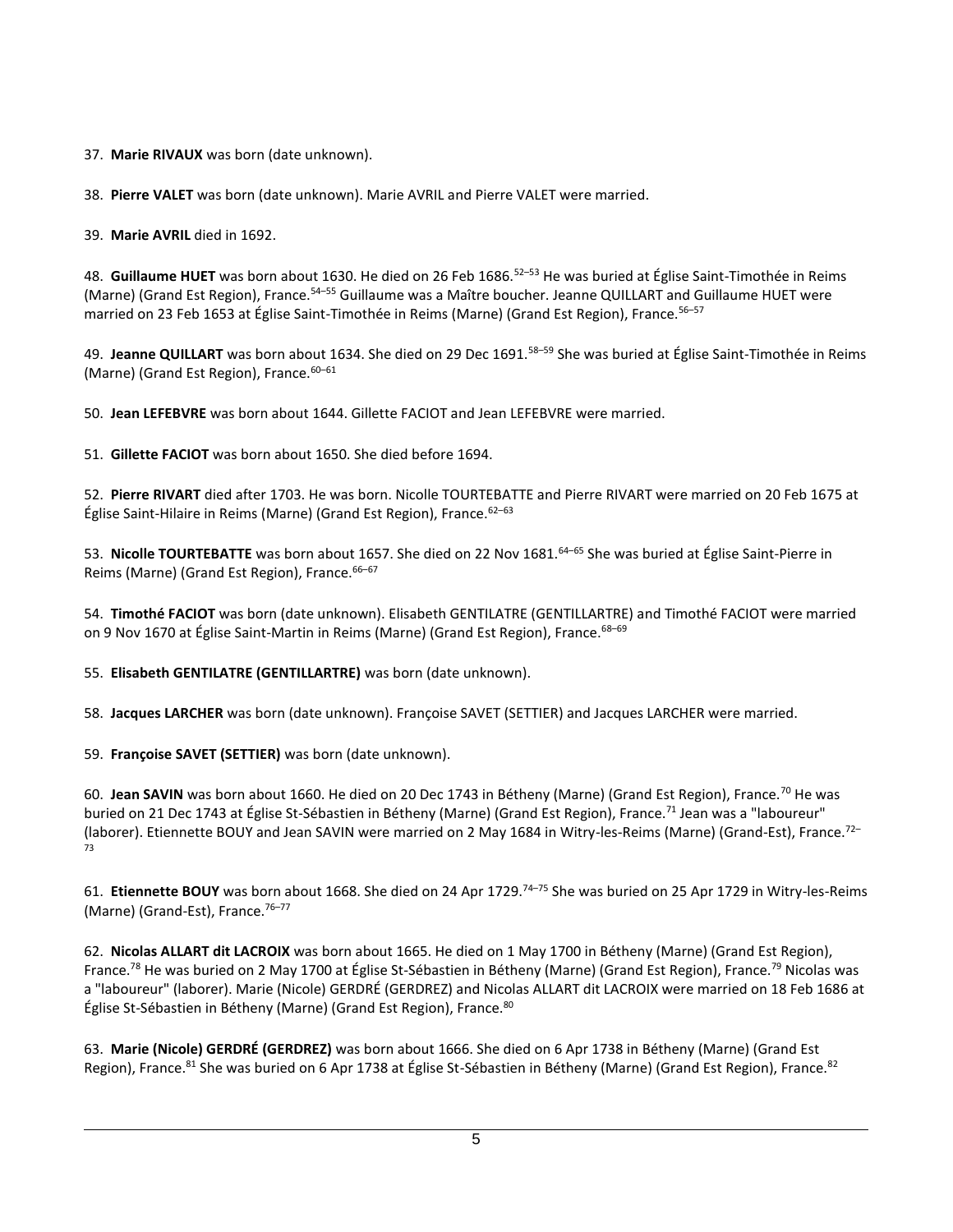## **Seventh Generation**

104. **Guillaume RIVART** was born (date unknown). Marie CHERICHOR and Guillaume RIVART were married.

105. **Marie CHERICHOR** was born (date unknown).

106. **Nicaise TOURTEBATTE** was born on 26 Nov 1629 at Église Saint-Hilaire in Reims (Marne) (Grand Est Region), France.[83](#page-10-11)– [84](#page-10-12) He died on 8 Feb 1700 in Reims (Marne) (Grand Est Region), France.<sup>[85](#page-10-13)–[86](#page-10-14)</sup> He was buried on 9 Feb 1700 at Église Saint-Hilaire in Reims (Marne) (Grand Est Region), France.<sup>[87](#page-10-15)–[88](#page-10-16)</sup> Nicaise was a Boulanger. Nicolle MALOT and Nicaise TOURTEBATTE were married.

107. **Nicolle MALOT** was baptized on 4 Sep 1639 at Église Saint-Jacques in Reims (Marne) (Grand Est Region), France.[89](#page-10-17)–[90](#page-10-18) She died on 20 Sep 1687 in Reims (Marne) (Grand Est Region), France.<sup>[91](#page-10-19)–[92](#page-10-20)</sup> She was buried on 20 Sep 1687 at Église Saint-Hilaire in Reims (Marne) (Grand Est Region), France. [93](#page-11-0)-[94](#page-11-1)

120. **Nicolas "l'ainé" SAVIN** was born about 1635. He died on 8 Nov 1697 in Bétheny (Marne) (Grand Est Region), France.[95](#page-11-2) He was buried on 8 Nov 1697 at Église St-Sébastien in Bétheny (Marne) (Grand Est Region), France.<sup>[96](#page-11-3)</sup> Jeanne COLLET and Nicolas "l'ainé" SAVIN were married on 14 Feb 1661 at Église Saint-Symphorien in Reims (Marne) (Grand Est Region), France.

121. Jeanne COLLET was born about 1633. She died on 23 Oct 1693 in Bétheny (Marne) (Grand Est Region), France.<sup>[97](#page-11-4)</sup> She was buried on 23 Oct 1693 at Église St-Sébastien in Bétheny (Marne) (Grand Est Region), France.<sup>[98](#page-11-5)</sup>

122. **Gérard BOUY** was born (date unknown). Marie LABLIGEOIS and Gérard BOUY were married.

123. **Marie LABLIGEOIS** was born (date unknown).

124. **François ALLART** died on 7 Jan 1673 in Bétheny (Marne) (Grand Est Region), France.<sup>[99](#page-11-6)</sup> He was a "laboureur" (laborer). Jeanne MUIRON and François ALLART were married.

125. Jeanne MUIRON was born about 1637. She died on 16 Jan 1712 in Bétheny (Marne) (Grand Est Region), France.<sup>[100](#page-11-7)</sup> She was buried on 17 Jan 1712 at Église St-Sébastien in Bétheny (Marne) (Grand Est Region), France.<sup>[101](#page-11-8)</sup>

126. **Nicolas GERDRÉ (GERDREZ)** was born in 1617. He died on 13 Mar 1692 in Bétheny (Marne) (Grand Est Region), France.<sup>[102](#page-11-9)</sup> He was buried on 14 Mar 1692 at Église St-Sébastien in Bétheny (Marne) (Grand Est Region), France.<sup>[103](#page-11-10)</sup> Jacquette DORIOT and Nicolas GERDRÉ (GERDREZ) were married.

127. **Jacquette DORIOT** was born about 1627. She died on 26 Apr 1690 in Bétheny (Marne) (Grand Est Region), France.[104](#page-12-0) She was buried on 27 Apr 1690 at Église St-Sébastien in Bétheny (Marne) (Grand Est Region), France.[105](#page-12-1)

## **Eighth Generation**

212. **Nicolas TOURTEBATTE** was born about 1604. He died on 27 Jan 1679.[106](#page-12-2)–[107](#page-12-3) He was buried on 27 Jan 1679 at Église Saint-Symphorien in Reims (Marne) (Grand Est Region), France.<sup>[108](#page-12-4)-[109](#page-12-5)</sup> Nicolas was a Maître boulanger et Pâtissier. Marie CAILLECOT and Nicolas TOURTEBATTE were married.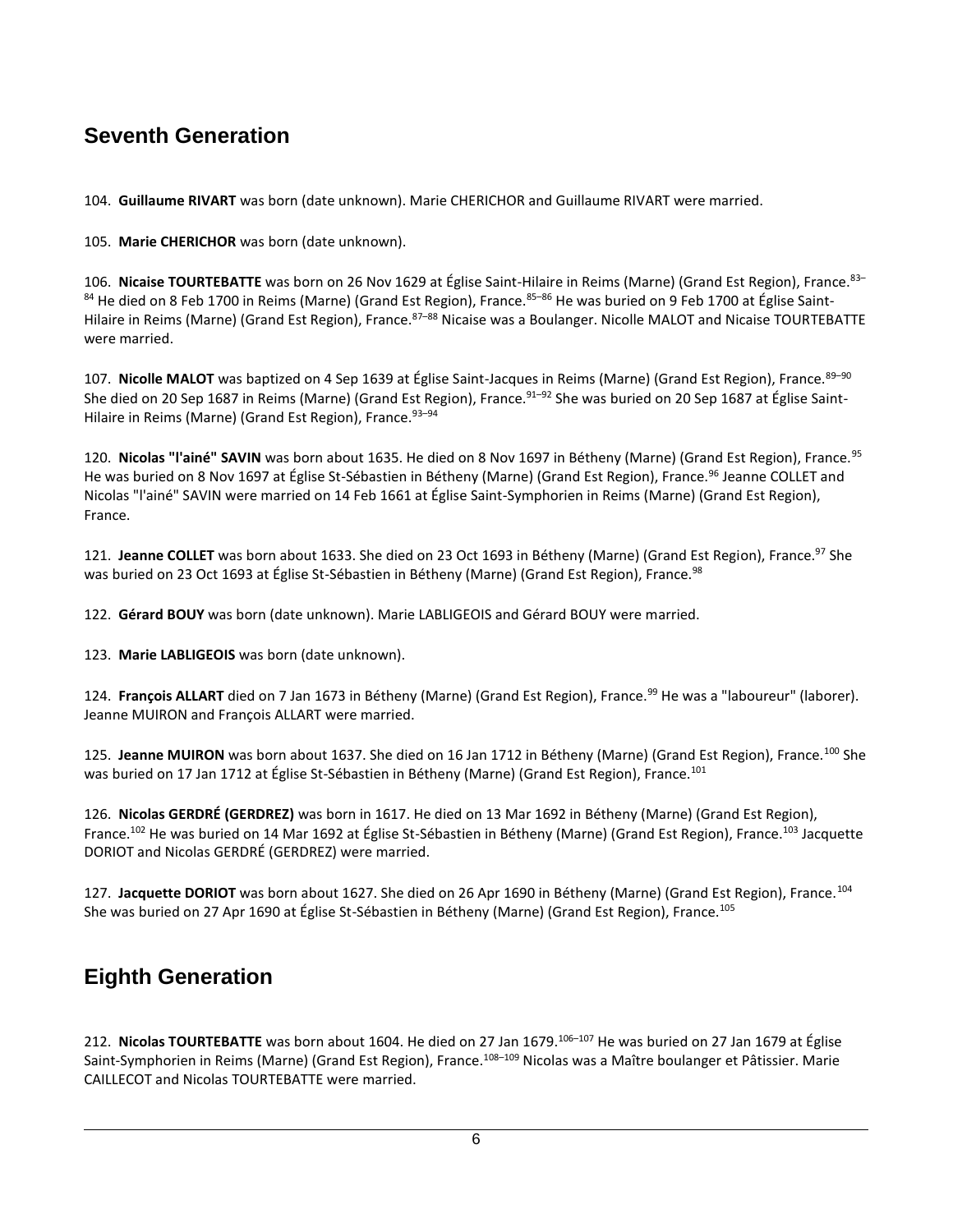213. **Marie CAILLECOT** was born about 1600. She died on 18 Dec 1680 in Reims (Marne) (Grand Est Region), France.[110](#page-12-6)–[111](#page-12-7) She was buried on 19 Dec 1680 at Église Saint-Symphorien in Reims (Marne) (Grand Est Region), France.<sup>[112](#page-12-8)-[113](#page-12-9)</sup>

214. **Thomas MALOT** was born (date unknown). Catherine BENOIST and Thomas MALOT were married.

215. **Catherine BENOIST** died on 30 Dec 1671 in Reims (Marne) (Grand Est Region), France.[114](#page-12-10)–[115](#page-12-11) She was buried on 31 Dec 1671 at Église Saint-Jacques in Reims (Marne) (Grand Est Region), France.<sup>[116](#page-12-12)-[117](#page-12-13)</sup>

### **Ninth Generation**

424. **Nicaise TOURTEBATTE** died before 1659. He was a Boulanger. Magdelaine PAULIN and Nicaise TOURTEBATTE were married.

425. Magdelaine PAULIN was born about 1578. She died on 29 Jan 1659.<sup>[118](#page-12-14)-[119](#page-12-15)</sup> She was buried on 29 Jan 1659 at Église Saint-Symphorien in Reims (Marne) (Grand Est Region), France.<sup>[120](#page-12-16)-[121](#page-12-17)</sup>

430. **Jean BENOIT** was born (date unknown). Nicole SALMON and Jean BENOIT were married.

431. **Nicole SALMON** was born (date unknown).

**Preparer:** Cathy (Lemoine) Sturgell cathysturgell@yahoo.com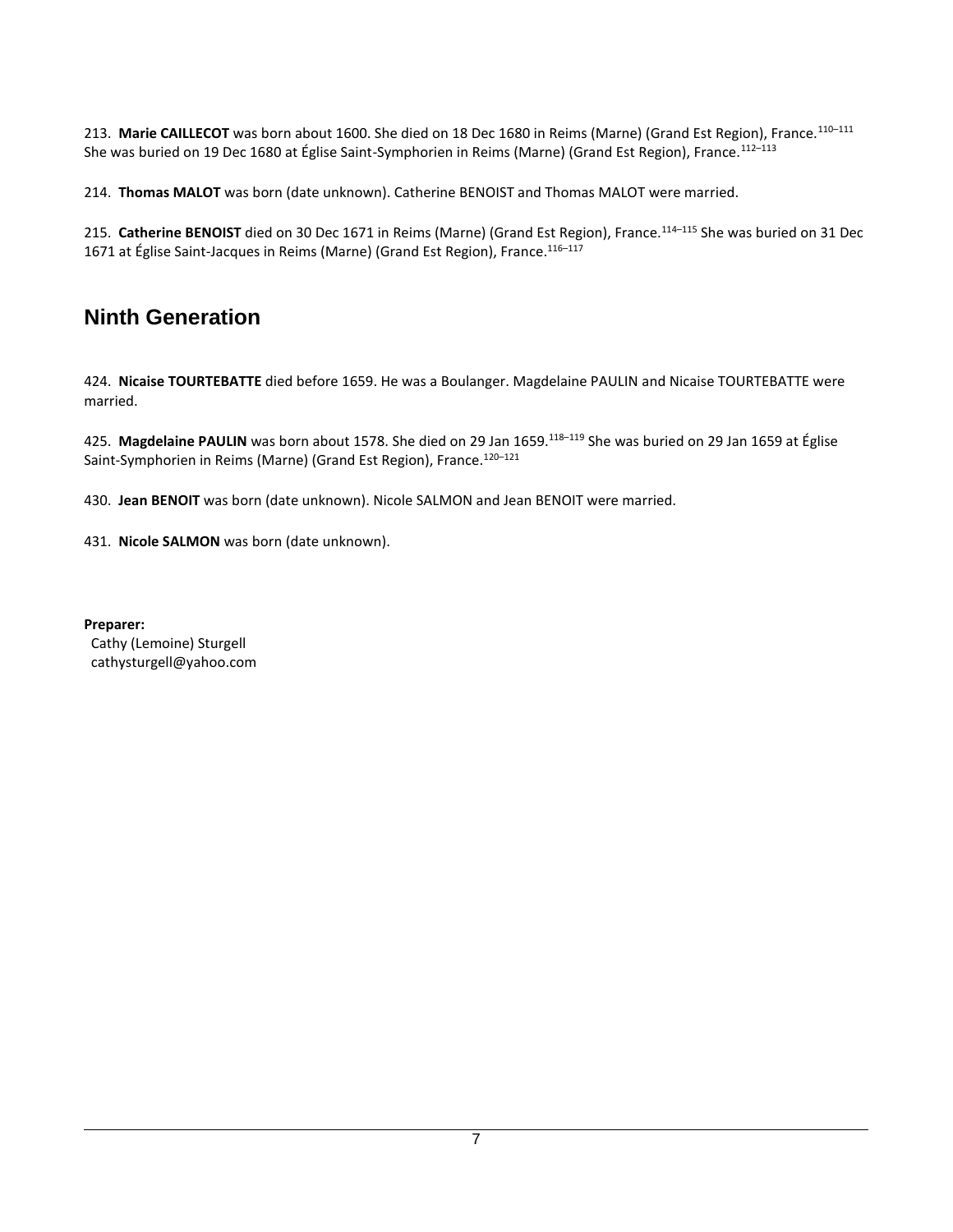<span id="page-7-0"></span>1. Archives de France, "Etat civil en ligne (by Departments)," church sacramental registers & civil registers, *Archives de France* (http://www.archivesdefrance.culture.gouv.fr/ressources/en-ligne/etat-civil/ : Internet - Downloaded March 2022), . Ardennes; Prix-lès-Mézières; EDEPOT/PRIX-LES-MEZIERES/E 6; Naissance, Mariage, Décès an IX-1810; Image 1 of 127;.

<span id="page-7-2"></span><span id="page-7-1"></span>2. Digital Copy - In possession of.

3. Willie J. Ducôté, compiler, *"St. Paul the Apostle Catholic Church, Mansura, Louisiana, Avoyelles Parish, Register of Burials, 1824-1850"* (Mansura, Louisiana:, July 1997), Page 26. "Eugene Cailletaux, 9 January 1841, From the Department France. Age of 40 years".

<span id="page-7-3"></span>4. Archives de France, "Etat civil en ligne (by Departments)," church sacramental registers & civil registers . Ardennes; Mézières; Paroisse Notre-Dame; EDEPOT/Mézières/GG29; Baptême, Mariage 1771-1780; Image 172 of 356; (NOTE: The baptismal record shows that the child, Marie Joseph, was a female. However, this date of birth/baptism corresponds with the age of Joseph at the time of his 1797 marriage - age of 21 years. It is likely that the child was actually a male or possibly a twin.).

<span id="page-7-5"></span><span id="page-7-4"></span>5. Digital Copy - In possession of.

6. Archives de France, "Etat civil en ligne (by Departments)," church sacramental registers & civil registers . Ardennes; Mézières; Paroisse Notre-Dame; EDEPOT/Mézières/GG29; Baptême, Mariage 1771-1780; Image 172 of 356; (NOTE: The baptismal record shows that the child, Marie Joseph, was a female. However, this date of birth/baptism corresponds with the age of Joseph at the time of his 1797 marriage - age of 21 years. It is likely that the child was actually a male or possibly a twin.).

<span id="page-7-7"></span><span id="page-7-6"></span>7. Digital Copy - In possession of.

8. Archives de France, "Etat civil en ligne (by Departments)," church sacramental registers & civil registers . Bouchesdu Rhône; Marseille; Acte: Mariage Mai 1849; Registre de transcriptions .2; 201 E 3244; Image 2 of 32; .

<span id="page-7-9"></span><span id="page-7-8"></span>9. Digital Copy - In possession of.

10. Archives de France, "Etat civil en ligne (by Departments)," church sacramental registers & civil registers . Marne; Reims; 2 E 534/338; Mariages, divorces an V; Image 220 of 340;.

<span id="page-7-11"></span><span id="page-7-10"></span>11. Digital Copy - In possession of.

12. Archives de France, "Etat civil en ligne (by Departments)," church sacramental registers & civil registers . Marne; Reims; Saint-Pierre; 2 E 534/132; Baptêmes, mariages, sépultures 1767-1773; Image 315 of 328;.

13. Archives de France, "Etat civil en ligne (by Departments)," church sacramental registers & civil registers . Marne; Reims; Saint-Pierre; 2 E 534/132; Baptêmes, mariages, sépultures 1767-1773; Image 315 of 328;.

14. Digital Copy - In possession of.

15. Archives de France, "Etat civil en ligne (by Departments)," church sacramental registers & civil registers . Bouchesdu\_Rhône; Marseille; Acte: Mariage Mai 1849; Registre de transcriptions .2; 201 E 3244; Image 2 of 32; .

<span id="page-7-12"></span>16. Digital Copy - In possession of.

17. Archives de France, "Etat civil en ligne (by Departments)," church sacramental registers & civil registers . Marne; Reims; Paroisse de Saint-Pierre; Baptêmes, mariages, sépultures 1767-1773; 2 E 534/132; Image 248 of 328;

<span id="page-7-14"></span><span id="page-7-13"></span>18. Digital Copy - In possession of.

.

19. Archives de France, "Etat civil en ligne (by Departments)," church sacramental registers & civil registers . Marne; Reims; Saint-Hilaire; 2 E 534/60; Baptêmes, mariages, sépultures 1769-1774; Image 6 of 229;.

<span id="page-7-16"></span><span id="page-7-15"></span>20. Digital Copy - In possession of.

21. Archives de France, "Etat civil en ligne (by Departments)," church sacramental registers & civil registers . Ardennes; Mézières; Paroisse Notre Dame; EDepot/Mézières/GG 21; Juill. 1725-Mai 1733; Image 74 of 142;.

<span id="page-7-18"></span><span id="page-7-17"></span>22. Digital Copy - In possession of.

23. Archives de France, "Etat civil en ligne (by Departments)," church sacramental registers & civil registers . Marne; Reims; Église Saint-Hilaire; 2 E 534/56; Baptêmes, Mariages, Sépultures 1740-1747; Image 22 of 299;.

<span id="page-7-20"></span><span id="page-7-19"></span>24. Digital Copy - In possession of.

25. https://familysearch.org. Family Search; Catalog; France, Marne, Bétheny - Church records; Baptêmes, mariages 1607 -- Mariages 1608 -- Baptêmes 1608 -- Sépultures 1605-1607 -- Mariages 1607 -- Baptêmes 1614-1615 -- Sépultures 1614 -- Mariages 1614 -- Baptêmes 1613, 1612 -- Sépultures 1612 -- Mariages 1612-1613 -- Baptêmes 1614 -- Sépultures 1613-1614 -- Mariages 1613-1614 -- Mariages, sépultures 1615 -- Mariages, baptêmes 1673 -- Baptêmes, mariages, sépultures 1674-1678, 1681, 1683-1792 -- Registres de l'état civil 1793-an X [1802]; Film 2187123/Items 3-4; Image Group Number (DGS) 9029862; Image 790 of 1438; (Permission not allowed to download document).

<span id="page-7-21"></span>26. Archives de France, "Etat civil en ligne (by Departments)," church sacramental registers & civil registers . Ardennes; Les Hautes-Rivières; Baptême, Mariage, Sépulture 1722-1728; EDEPOT/Hautes-Rivieres[Les]/E 6; Image 71 of 75;.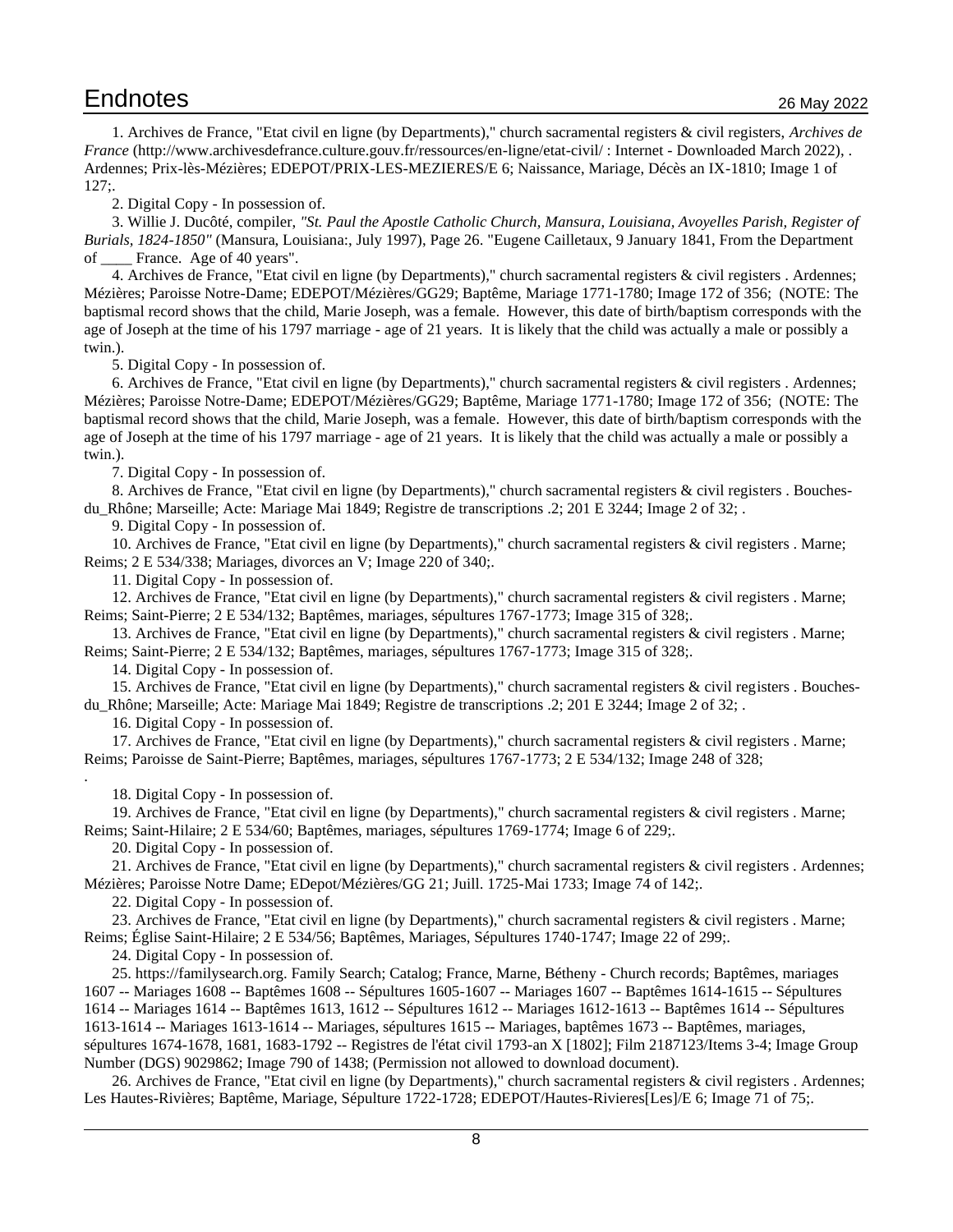.

.

.

.

.

<span id="page-8-1"></span><span id="page-8-0"></span>27. Digital Copy - In possession of.

28. Archives de France, "Etat civil en ligne (by Departments)," church sacramental registers & civil registers . Ardennes; Les Hautes-Rivières; Baptême, Mariage, Sépulture 1702-1712; EDEPOT/Hautes-Rivieres[Les]/E 3; Image 5 of 89;.

<span id="page-8-3"></span><span id="page-8-2"></span>29. Digital Copy - In possession of.

30. Archives de France, "Etat civil en ligne (by Departments)," church sacramental registers & civil registers . Marne; Reims; Saint-Pierre; Baptêmes, Mariages, Sépultures 1692-1702; 2 E 534/121; Image 54 of 277;.

<span id="page-8-5"></span><span id="page-8-4"></span>31. Digital Copy - In possession of.

32. Archives de France, "Etat civil en ligne (by Departments)," church sacramental registers & civil registers . Marne; Reims; Saint-Hilaire; Baptêmes, mariages, sépultures 1720-1726; 2 E 534/53; Image 56 of 262;.

<span id="page-8-7"></span><span id="page-8-6"></span>33. Digital Copy - In possession of.

34. Archives de France, "Etat civil en ligne (by Departments)," church sacramental registers & civil registers . Marne; Reims; Saint-Hilaire; Baptêmes, mariages, sépultures 1720-1726; 2 E 534/53; Image 56 of 262;.

<span id="page-8-9"></span><span id="page-8-8"></span>35. Digital Copy - In possession of.

36. Archives de France, "Etat civil en ligne (by Departments)," church sacramental registers & civil registers . Marne; Reims; Paroisse de Saint-Pierre; Baptêmes, mariages, sépultures 1701-1710; GG 176; Image 93 of 429;

<span id="page-8-11"></span><span id="page-8-10"></span>37. Digital Copy - In possession of.

38. Archives de France, "Etat civil en ligne (by Departments)," church sacramental registers & civil registers . Marne; Reims; Saint-Pierre; Baptêmes, mariages, sépultures 1675-1684; GG 173; Image 101 of 445;

<span id="page-8-13"></span><span id="page-8-12"></span>39. Digital Copy - In possession of.

40. Archives de France, "Etat civil en ligne (by Departments)," church sacramental registers & civil registers . Marne; Reims; Saint-Hilaire; Baptêmes, mariages, sépultures 1684-1689; 2 E 534/48; Image 93 of 177;

<span id="page-8-15"></span><span id="page-8-14"></span>41. Digital Copy - In possession of.

42. Archives de France, "Etat civil en ligne (by Departments)," church sacramental registers & civil registers . Marne; Witry-lès-Reims; Baptêmes, mariages, sépultures 1606-1720; 2 E 785/1; Image 146 of 454;

<span id="page-8-17"></span><span id="page-8-16"></span>43. Digital Copy - In possession of.

44. Archives de France, "Etat civil en ligne (by Departments)," church sacramental registers & civil registers . Marne; Witry-lès-Reims; Baptêmes, mariages, sépultures 1606-1720; 2 E 785/1; Image 146 of 454;

<span id="page-8-19"></span><span id="page-8-18"></span>45. Digital Copy - In possession of.

46. https://familysearch.org. Family Search; Catalog; France, Marne, Bétheny - Church records; Baptêmes, mariages 1607 -- Mariages 1608 -- Baptêmes 1608 -- Sépultures 1605-1607 -- Mariages 1607 -- Baptêmes 1614-1615 -- Sépultures 1614 -- Mariages 1614 -- Baptêmes 1613, 1612 -- Sépultures 1612 -- Mariages 1612-1613 -- Baptêmes 1614 -- Sépultures 1613-1614 -- Mariages 1613-1614 -- Mariages, sépultures 1615 -- Mariages, baptêmes 1673 -- Baptêmes, mariages, sépultures 1674-1678, 1681, 1683-1792 -- Registres de l'état civil 1793-an X [1802]; Film 2187123/Items 3-4; Image Group Number (DGS) 9029862; Image 885 of 1438; (Permission not allowed to download document).

<span id="page-8-20"></span>47. https://familysearch.org. Family Search; Catalog; France, Marne, Bétheny - Church records; Baptêmes, mariages 1607 -- Mariages 1608 -- Baptêmes 1608 -- Sépultures 1605-1607 -- Mariages 1607 -- Baptêmes 1614-1615 -- Sépultures 1614 -- Mariages 1614 -- Baptêmes 1613, 1612 -- Sépultures 1612 -- Mariages 1612-1613 -- Baptêmes 1614 -- Sépultures 1613-1614 -- Mariages 1613-1614 -- Mariages, sépultures 1615 -- Mariages, baptêmes 1673 -- Baptêmes, mariages, sépultures 1674-1678, 1681, 1683-1792 -- Registres de l'état civil 1793-an X [1802]; Film 2187123/Items 3-4; Image Group Number (DGS) 9029862; Image 885 of 1438; (Permission not allowed to download document).

<span id="page-8-21"></span>48. https://familysearch.org. Family Search; Catalog; France, Marne, Bétheny - Church records; Baptêmes, mariages 1607 -- Mariages 1608 -- Baptêmes 1608 -- Sépultures 1605-1607 -- Mariages 1607 -- Baptêmes 1614-1615 -- Sépultures 1614 -- Mariages 1614 -- Baptêmes 1613, 1612 -- Sépultures 1612 -- Mariages 1612-1613 -- Baptêmes 1614 -- Sépultures 1613-1614 -- Mariages 1613-1614 -- Mariages, sépultures 1615 -- Mariages, baptêmes 1673 -- Baptêmes, mariages, sépultures 1674-1678, 1681, 1683-1792 -- Registres de l'état civil 1793-an X [1802]; Film 2187123/Items 3-4; Image Group Number (DGS) 9029862; Image 642 of 1438; (NOTE: The first part of this record is missing but I located a transcription of the entire record.) (Permission not allowed to download document).

<span id="page-8-22"></span>49. https://familysearch.org. Family Search; Catalog; France, Marne, Bétheny - Church records; Baptêmes, mariages 1607 -- Mariages 1608 -- Baptêmes 1608 -- Sépultures 1605-1607 -- Mariages 1607 -- Baptêmes 1614-1615 -- Sépultures 1614 -- Mariages 1614 -- Baptêmes 1613, 1612 -- Sépultures 1612 -- Mariages 1612-1613 -- Baptêmes 1614 -- Sépultures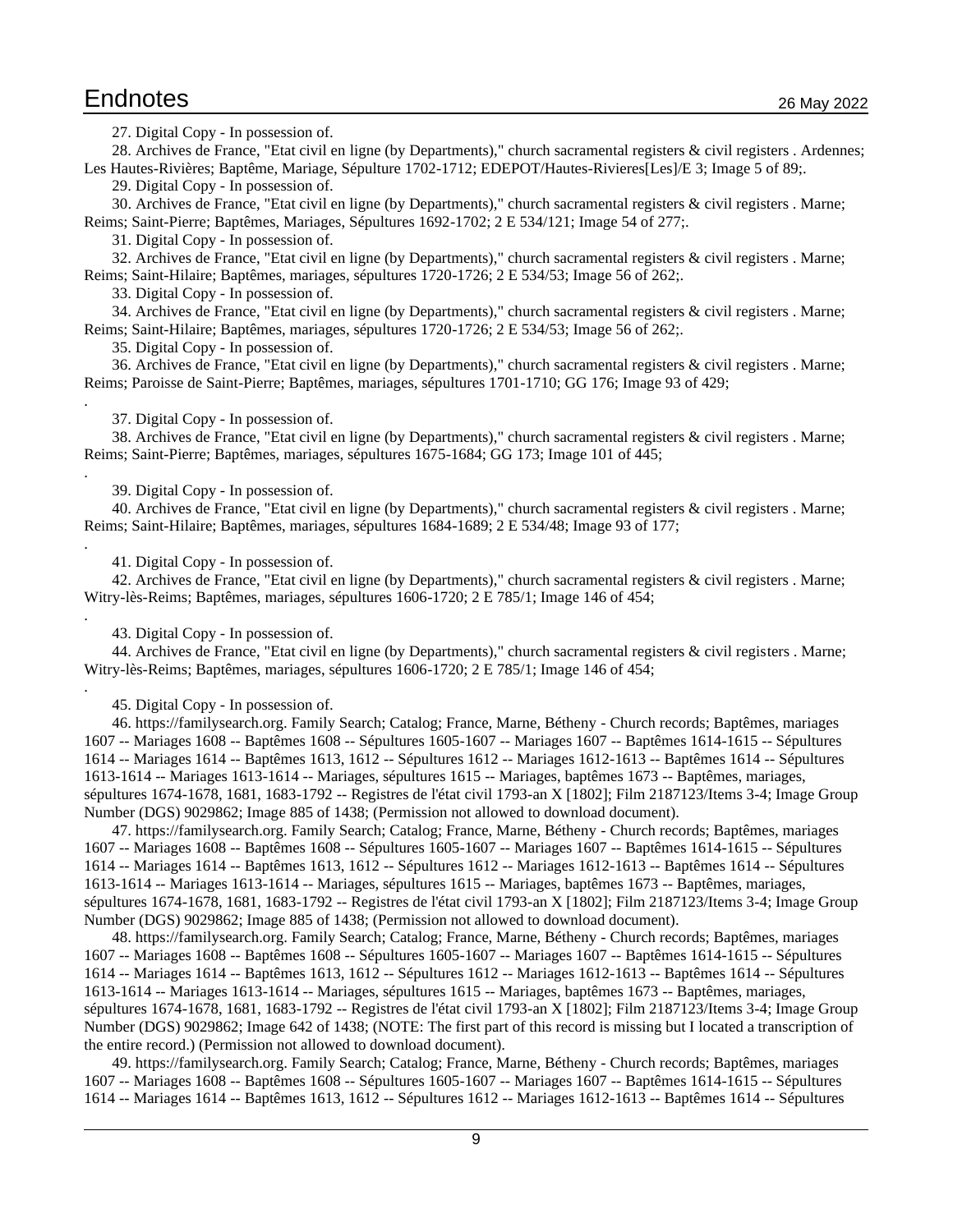1613-1614 -- Mariages 1613-1614 -- Mariages, sépultures 1615 -- Mariages, baptêmes 1673 -- Baptêmes, mariages, sépultures 1674-1678, 1681, 1683-1792 -- Registres de l'état civil 1793-an X [1802]; Film 2187123/Items 3-4; Image Group Number (DGS) 9029862; Image 536 of 1438; (NOTE: The first part of this record is missing but I located a transcription of the entire record.) (Permission not allowed to download document).

<span id="page-9-0"></span>50. https://familysearch.org. Family Search; Catalog; France, Marne, Bétheny - Church records; Baptêmes, mariages 1607 -- Mariages 1608 -- Baptêmes 1608 -- Sépultures 1605-1607 -- Mariages 1607 -- Baptêmes 1614-1615 -- Sépultures 1614 -- Mariages 1614 -- Baptêmes 1613, 1612 -- Sépultures 1612 -- Mariages 1612-1613 -- Baptêmes 1614 -- Sépultures 1613-1614 -- Mariages 1613-1614 -- Mariages, sépultures 1615 -- Mariages, baptêmes 1673 -- Baptêmes, mariages, sépultures 1674-1678, 1681, 1683-1792 -- Registres de l'état civil 1793-an X [1802]; Film 2187123/Items 3-4; Image Group Number (DGS) 9029862; Image 892 of 1438; (Permission not allowed to download document).

<span id="page-9-1"></span>51. https://familysearch.org. Family Search; Catalog; France, Marne, Bétheny - Church records; Baptêmes, mariages 1607 -- Mariages 1608 -- Baptêmes 1608 -- Sépultures 1605-1607 -- Mariages 1607 -- Baptêmes 1614-1615 -- Sépultures 1614 -- Mariages 1614 -- Baptêmes 1613, 1612 -- Sépultures 1612 -- Mariages 1612-1613 -- Baptêmes 1614 -- Sépultures 1613-1614 -- Mariages 1613-1614 -- Mariages, sépultures 1615 -- Mariages, baptêmes 1673 -- Baptêmes, mariages, sépultures 1674-1678, 1681, 1683-1792 -- Registres de l'état civil 1793-an X [1802]; Film 2187123/Items 3-4; Image Group Number (DGS) 9029862; Image 892 of 1438; (Permission not allowed to download document).

<span id="page-9-2"></span>52. Archives de France, "Etat civil en ligne (by Departments)," church sacramental registers & civil registers . Marne; Reims; Saint-Timothée; Baptêmes, mariages, sépultures 1675-1687; 2 E 534/149; Image 204 of 246;.

<span id="page-9-4"></span><span id="page-9-3"></span>53. Digital Copy - In possession of.

54. Archives de France, "Etat civil en ligne (by Departments)," church sacramental registers & civil registers . Marne; Reims; Saint-Timothée; Baptêmes, mariages, sépultures 1675-1687; 2 E 534/149; Image 204 of 246;.

<span id="page-9-6"></span><span id="page-9-5"></span>55. Digital Copy - In possession of.

56. Archives de France, "Etat civil en ligne (by Departments)," church sacramental registers & civil registers . Marne; Reims; Paroisse Saint-Timothée, Baptêmes, Mariages, Sépultures 1649-1667, GG 207; Image 234 of 291;.

<span id="page-9-8"></span><span id="page-9-7"></span>57. Digital Copy - In possession of.

58. Archives de France, "Etat civil en ligne (by Departments)," church sacramental registers & civil registers . Marne; Reims; Saint-Timothée; Baptêmes, mariages, sépultures 1689-1702; 2 E 534/150; Image 68 of 282;.

<span id="page-9-10"></span><span id="page-9-9"></span>59. Digital Copy - In possession of.

60. Archives de France, "Etat civil en ligne (by Departments)," church sacramental registers & civil registers . Marne; Reims; Saint-Timothée; Baptêmes, mariages, sépultures 1689-1702; 2 E 534/150; Image 68 of 282;.

<span id="page-9-12"></span><span id="page-9-11"></span>61. Digital Copy - In possession of.

62. Archives de France, "Etat civil en ligne (by Departments)," church sacramental registers & civil registers . Marne; Reims; Saint-Hilaire; Baptêmes, mariages, sépultures 1675-1682; GG 54; Image 10 of 306;.

<span id="page-9-14"></span><span id="page-9-13"></span>63. Digital Copy - In possession of.

64. Archives de France, "Etat civil en ligne (by Departments)," church sacramental registers & civil registers . Marne; Reims; Paroisse Saint-Pierre; Baptêmes, Mariages, Sépultures; 1674, 1677-1681; 2 E 534/119; Image 266 of 269;.

<span id="page-9-16"></span><span id="page-9-15"></span>65. Digital Copy - In possession of.

66. Archives de France, "Etat civil en ligne (by Departments)," church sacramental registers & civil registers . Marne; Reims; Paroisse Saint-Pierre; Baptêmes, Mariages, Sépultures; 1674, 1677-1681; 2 E 534/119; Image 266 of 269;.

<span id="page-9-18"></span><span id="page-9-17"></span>67. Digital Copy - In possession of.

68. Archives de France, "Etat civil en ligne (by Departments)," church sacramental registers & civil registers . Marne; Reims; Saint-Martin; Baptêmes, mariages, sépultures 1600-1675; GG 138; Image 332 of 457;.

<span id="page-9-20"></span><span id="page-9-19"></span>69. Digital Copy - In possession of.

70. https://familysearch.org. Family Search; Catalog; France, Marne, Bétheny - Church records; Baptêmes, mariages 1607 -- Mariages 1608 -- Baptêmes 1608 -- Sépultures 1605-1607 -- Mariages 1607 -- Baptêmes 1614-1615 -- Sépultures 1614 -- Mariages 1614 -- Baptêmes 1613, 1612 -- Sépultures 1612 -- Mariages 1612-1613 -- Baptêmes 1614 -- Sépultures 1613-1614 -- Mariages 1613-1614 -- Mariages, sépultures 1615 -- Mariages, baptêmes 1673 -- Baptêmes, mariages, sépultures 1674-1678, 1681, 1683-1792 -- Registres de l'état civil 1793-an X [1802]; Film 2187123/Items 3-4; Image Group Number (DGS) 9029862; Image 787 of 1438; (Permission not allowed to download document).

<span id="page-9-21"></span>71. https://familysearch.org. Family Search; Catalog; France, Marne, Bétheny - Church records; Baptêmes, mariages 1607 -- Mariages 1608 -- Baptêmes 1608 -- Sépultures 1605-1607 -- Mariages 1607 -- Baptêmes 1614-1615 -- Sépultures 1614 -- Mariages 1614 -- Baptêmes 1613, 1612 -- Sépultures 1612 -- Mariages 1612-1613 -- Baptêmes 1614 -- Sépultures 1613-1614 -- Mariages 1613-1614 -- Mariages, sépultures 1615 -- Mariages, baptêmes 1673 -- Baptêmes, mariages, sépultures 1674-1678, 1681, 1683-1792 -- Registres de l'état civil 1793-an X [1802]; Film 2187123/Items 3-4; Image Group Number (DGS) 9029862; Image 787 of 1438; (Permission not allowed to download document).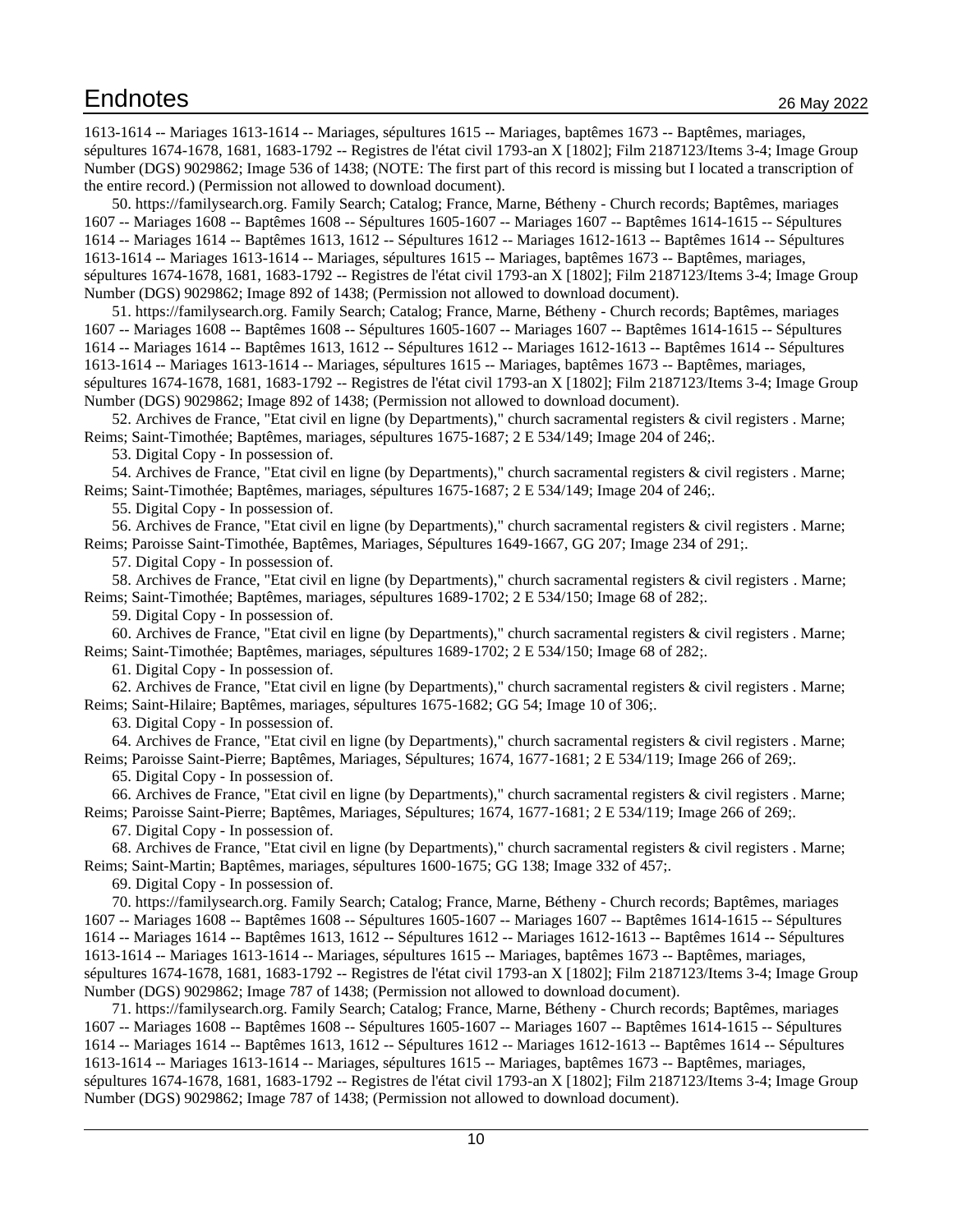<span id="page-10-0"></span>72. Archives de France, "Etat civil en ligne (by Departments)," church sacramental registers & civil registers . Marne; Witry-lès-Reims; Baptêmes, mariages, sépultures 1606-1720; 2 E 785/1; Image 124 of 454;.

<span id="page-10-2"></span><span id="page-10-1"></span>73. Digital Copy - In possession of.

74. Archives de France, "Etat civil en ligne (by Departments)," church sacramental registers & civil registers . Marne; Witry-lès-Reims; Baptêmes, mariages, sépultures 1721-1759; 2 E 785/2; Image 57 of 418;.

<span id="page-10-4"></span><span id="page-10-3"></span>75. Digital Copy - In possession of.

76. Archives de France, "Etat civil en ligne (by Departments)," church sacramental registers & civil registers . Marne; Witry-lès-Reims; Baptêmes, mariages, sépultures 1721-1759; 2 E 785/2; Image 57 of 418;.

<span id="page-10-6"></span><span id="page-10-5"></span>77. Digital Copy - In possession of.

78. https://familysearch.org. Family Search; Catalog; France, Marne, Bétheny - Church records; Baptêmes, mariages 1607 -- Mariages 1608 -- Baptêmes 1608 -- Sépultures 1605-1607 -- Mariages 1607 -- Baptêmes 1614-1615 -- Sépultures 1614 -- Mariages 1614 -- Baptêmes 1613, 1612 -- Sépultures 1612 -- Mariages 1612-1613 -- Baptêmes 1614 -- Sépultures 1613-1614 -- Mariages 1613-1614 -- Mariages, sépultures 1615 -- Mariages, baptêmes 1673 -- Baptêmes, mariages, sépultures 1674-1678, 1681, 1683-1792 -- Registres de l'état civil 1793-an X [1802]; Film 2187123/Items 3-4; Image Group Number (DGS) 9029862; Image 600 of 1438; (Permission not allowed to download document).

<span id="page-10-7"></span>79. https://familysearch.org. Family Search; Catalog; France, Marne, Bétheny - Church records; Baptêmes, mariages 1607 -- Mariages 1608 -- Baptêmes 1608 -- Sépultures 1605-1607 -- Mariages 1607 -- Baptêmes 1614-1615 -- Sépultures 1614 -- Mariages 1614 -- Baptêmes 1613, 1612 -- Sépultures 1612 -- Mariages 1612-1613 -- Baptêmes 1614 -- Sépultures 1613-1614 -- Mariages 1613-1614 -- Mariages, sépultures 1615 -- Mariages, baptêmes 1673 -- Baptêmes, mariages, sépultures 1674-1678, 1681, 1683-1792 -- Registres de l'état civil 1793-an X [1802]; Film 2187123/Items 3-4; Image Group Number (DGS) 9029862; Image 600 of 1438; (Permission not allowed to download document).

<span id="page-10-8"></span>80. https://familysearch.org. Family Search; Catalog; France, Marne, Bétheny - Church records; Baptêmes, mariages 1607 -- Mariages 1608 -- Baptêmes 1608 -- Sépultures 1605-1607 -- Mariages 1607 -- Baptêmes 1614-1615 -- Sépultures 1614 -- Mariages 1614 -- Baptêmes 1613, 1612 -- Sépultures 1612 -- Mariages 1612-1613 -- Baptêmes 1614 -- Sépultures 1613-1614 -- Mariages 1613-1614 -- Mariages, sépultures 1615 -- Mariages, baptêmes 1673 -- Baptêmes, mariages, sépultures 1674-1678, 1681, 1683-1792 -- Registres de l'état civil 1793-an X [1802]; Film 2187123/Items 3-4; Image Group Number (DGS) 9029862; Image 508 of 1438; (Permission not allowed to download document).

<span id="page-10-9"></span>81. https://familysearch.org. Family Search; Catalog; France, Marne, Bétheny - Church records; Baptêmes, mariages 1607 -- Mariages 1608 -- Baptêmes 1608 -- Sépultures 1605-1607 -- Mariages 1607 -- Baptêmes 1614-1615 -- Sépultures 1614 -- Mariages 1614 -- Baptêmes 1613, 1612 -- Sépultures 1612 -- Mariages 1612-1613 -- Baptêmes 1614 -- Sépultures 1613-1614 -- Mariages 1613-1614 -- Mariages, sépultures 1615 -- Mariages, baptêmes 1673 -- Baptêmes, mariages, sépultures 1674-1678, 1681, 1683-1792 -- Registres de l'état civil 1793-an X [1802]; Film 2187123/Items 3-4; Image Group Number (DGS) 9029862; Image 761 of 1438; (Permission not allowed to download document).

<span id="page-10-10"></span>82. https://familysearch.org. Family Search; Catalog; France, Marne, Bétheny - Church records; Baptêmes, mariages 1607 -- Mariages 1608 -- Baptêmes 1608 -- Sépultures 1605-1607 -- Mariages 1607 -- Baptêmes 1614-1615 -- Sépultures 1614 -- Mariages 1614 -- Baptêmes 1613, 1612 -- Sépultures 1612 -- Mariages 1612-1613 -- Baptêmes 1614 -- Sépultures 1613-1614 -- Mariages 1613-1614 -- Mariages, sépultures 1615 -- Mariages, baptêmes 1673 -- Baptêmes, mariages, sépultures 1674-1678, 1681, 1683-1792 -- Registres de l'état civil 1793-an X [1802]; Film 2187123/Items 3-4; Image Group Number (DGS) 9029862; Image 761 of 1438; (Permission not allowed to download document).

<span id="page-10-11"></span>83. Archives de France, "Etat civil en ligne (by Departments)," church sacramental registers & civil registers . Marne; Reims; Saint-Hilaire; Baptêmes 1622-1656; GG 52; Image 57 of 237;.

<span id="page-10-13"></span><span id="page-10-12"></span>84. Digital Copy - In possession of.

85. Archives de France, "Etat civil en ligne (by Departments)," church sacramental registers & civil registers . Marne; Reims; Saint-Hilaire; Baptêmes, mariages, sépultures 1694-1700; GG 57; Image 351 of 397;.

<span id="page-10-15"></span><span id="page-10-14"></span>86. Digital Copy - In possession of.

87. Archives de France, "Etat civil en ligne (by Departments)," church sacramental registers & civil registers . Marne; Reims; Saint-Hilaire; Baptêmes, mariages, sépultures 1694-1700; GG 57; Image 351 of 397;.

<span id="page-10-17"></span><span id="page-10-16"></span>88. Digital Copy - In possession of.

89. Archives de France, "Etat civil en ligne (by Departments)," church sacramental registers & civil registers . Marne; Reims; Saint-Jacques; Baptêmes, mariages, sépultures 1624-1646; GG 77; Image 173 of 249;

<span id="page-10-19"></span><span id="page-10-18"></span>90. Digital Copy - In possession of.

.

91. Archives de France, "Etat civil en ligne (by Departments)," church sacramental registers & civil registers . Marne; Reims; Saint-Hilaire; Baptêmes, mariages, sépultures 1683-1689; GG 55; Image 192 of 281;.

<span id="page-10-20"></span>92. Digital Copy - In possession of.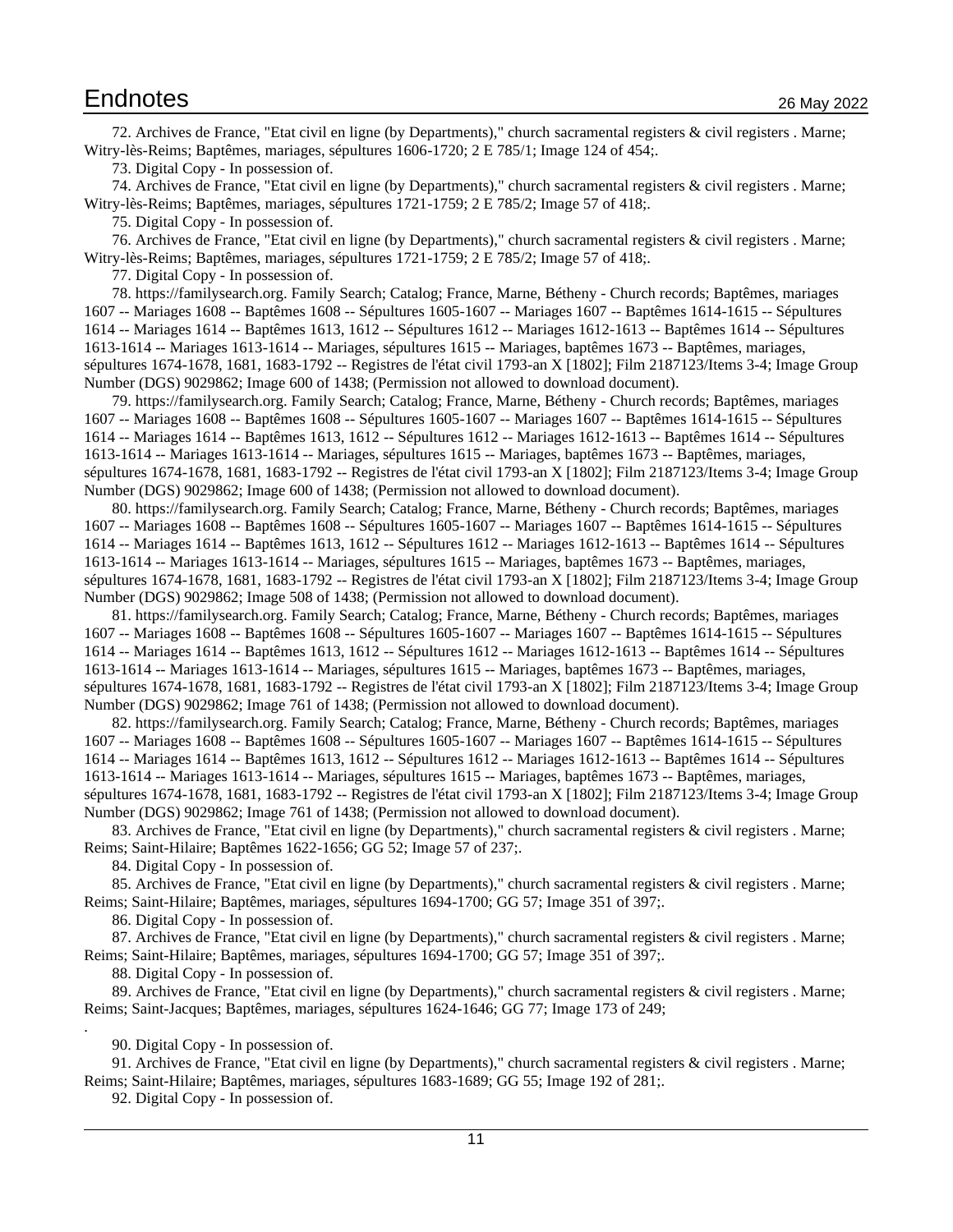<span id="page-11-0"></span>93. Archives de France, "Etat civil en ligne (by Departments)," church sacramental registers & civil registers . Marne; Reims; Saint-Hilaire; Baptêmes, mariages, sépultures 1683-1689; GG 55; Image 192 of 281;.

<span id="page-11-2"></span><span id="page-11-1"></span>94. Digital Copy - In possession of.

95. https://familysearch.org. Family Search; Catalog; France, Marne, Bétheny - Church records; Baptêmes, mariages 1607 -- Mariages 1608 -- Baptêmes 1608 -- Sépultures 1605-1607 -- Mariages 1607 -- Baptêmes 1614-1615 -- Sépultures 1614 -- Mariages 1614 -- Baptêmes 1613, 1612 -- Sépultures 1612 -- Mariages 1612-1613 -- Baptêmes 1614 -- Sépultures 1613-1614 -- Mariages 1613-1614 -- Mariages, sépultures 1615 -- Mariages, baptêmes 1673 -- Baptêmes, mariages, sépultures 1674-1678, 1681, 1683-1792 -- Registres de l'état civil 1793-an X [1802]; Film 2187123/Items 3-4; Image Group Number (DGS) 9029862; Image 586 of 1438; (Permission not allowed to download document).

<span id="page-11-3"></span>96. https://familysearch.org. Family Search; Catalog; France, Marne, Bétheny - Church records; Baptêmes, mariages 1607 -- Mariages 1608 -- Baptêmes 1608 -- Sépultures 1605-1607 -- Mariages 1607 -- Baptêmes 1614-1615 -- Sépultures 1614 -- Mariages 1614 -- Baptêmes 1613, 1612 -- Sépultures 1612 -- Mariages 1612-1613 -- Baptêmes 1614 -- Sépultures 1613-1614 -- Mariages 1613-1614 -- Mariages, sépultures 1615 -- Mariages, baptêmes 1673 -- Baptêmes, mariages, sépultures 1674-1678, 1681, 1683-1792 -- Registres de l'état civil 1793-an X [1802]; Film 2187123/Items 3-4; Image Group Number (DGS) 9029862; Image 586 of 1438; (Permission not allowed to download document).

<span id="page-11-4"></span>97. https://familysearch.org. Family Search; Catalog; France, Marne, Bétheny - Church records; Baptêmes, mariages 1607 -- Mariages 1608 -- Baptêmes 1608 -- Sépultures 1605-1607 -- Mariages 1607 -- Baptêmes 1614-1615 -- Sépultures 1614 -- Mariages 1614 -- Baptêmes 1613, 1612 -- Sépultures 1612 -- Mariages 1612-1613 -- Baptêmes 1614 -- Sépultures 1613-1614 -- Mariages 1613-1614 -- Mariages, sépultures 1615 -- Mariages, baptêmes 1673 -- Baptêmes, mariages, sépultures 1674-1678, 1681, 1683-1792 -- Registres de l'état civil 1793-an X [1802]; Film 2187123/Items 3-4; Image Group Number (DGS) 9029862; Image 567 of 1438; (Permission not allowed to download document).

<span id="page-11-5"></span>98. https://familysearch.org. Family Search; Catalog; France, Marne, Bétheny - Church records; Baptêmes, mariages 1607 -- Mariages 1608 -- Baptêmes 1608 -- Sépultures 1605-1607 -- Mariages 1607 -- Baptêmes 1614-1615 -- Sépultures 1614 -- Mariages 1614 -- Baptêmes 1613, 1612 -- Sépultures 1612 -- Mariages 1612-1613 -- Baptêmes 1614 -- Sépultures 1613-1614 -- Mariages 1613-1614 -- Mariages, sépultures 1615 -- Mariages, baptêmes 1673 -- Baptêmes, mariages, sépultures 1674-1678, 1681, 1683-1792 -- Registres de l'état civil 1793-an X [1802]; Film 2187123/Items 3-4; Image Group Number (DGS) 9029862; Image 567 of 1438; (Permission not allowed to download document).

<span id="page-11-6"></span>99. https://familysearch.org. Family Search; Catalog; France, Marne, Bétheny - Church records; Baptêmes, mariages 1607 -- Mariages 1608 -- Baptêmes 1608 -- Sépultures 1605-1607 -- Mariages 1607 -- Baptêmes 1614-1615 -- Sépultures 1614 -- Mariages 1614 -- Baptêmes 1613, 1612 -- Sépultures 1612 -- Mariages 1612-1613 -- Baptêmes 1614 -- Sépultures 1613-1614 -- Mariages 1613-1614 -- Mariages, sépultures 1615 -- Mariages, baptêmes 1673 -- Baptêmes, mariages, sépultures 1674-1678, 1681, 1683-1792 -- Registres de l'état civil 1793-an X [1802]; Film 2187123/Items 3-4; Image Group Number (DGS) 9029862; Image 453 of 1438; (Permission not allowed to download document).

<span id="page-11-7"></span>100. https://familysearch.org. Family Search; Catalog; France, Marne, Bétheny - Church records; Baptêmes, mariages 1607 -- Mariages 1608 -- Baptêmes 1608 -- Sépultures 1605-1607 -- Mariages 1607 -- Baptêmes 1614-1615 -- Sépultures 1614 -- Mariages 1614 -- Baptêmes 1613, 1612 -- Sépultures 1612 -- Mariages 1612-1613 -- Baptêmes 1614 -- Sépultures 1613-1614 -- Mariages 1613-1614 -- Mariages, sépultures 1615 -- Mariages, baptêmes 1673 -- Baptêmes, mariages, sépultures 1674-1678, 1681, 1683-1792 -- Registres de l'état civil 1793-an X [1802]; Film 2187123/Items 3-4; Image Group Number (DGS) 9029862; Image 662 of 1438; (Permission not allowed to download document).

<span id="page-11-8"></span>101. https://familysearch.org. Family Search; Catalog; France, Marne, Bétheny - Church records; Baptêmes, mariages 1607 -- Mariages 1608 -- Baptêmes 1608 -- Sépultures 1605-1607 -- Mariages 1607 -- Baptêmes 1614-1615 -- Sépultures 1614 -- Mariages 1614 -- Baptêmes 1613, 1612 -- Sépultures 1612 -- Mariages 1612-1613 -- Baptêmes 1614 -- Sépultures 1613-1614 -- Mariages 1613-1614 -- Mariages, sépultures 1615 -- Mariages, baptêmes 1673 -- Baptêmes, mariages, sépultures 1674-1678, 1681, 1683-1792 -- Registres de l'état civil 1793-an X [1802]; Film 2187123/Items 3-4; Image Group Number (DGS) 9029862; Image 662 of 1438; (Permission not allowed to download document).

<span id="page-11-9"></span>102. https://familysearch.org. Family Search; Catalog; France, Marne, Bétheny - Church records; Baptêmes, mariages 1607 -- Mariages 1608 -- Baptêmes 1608 -- Sépultures 1605-1607 -- Mariages 1607 -- Baptêmes 1614-1615 -- Sépultures 1614 -- Mariages 1614 -- Baptêmes 1613, 1612 -- Sépultures 1612 -- Mariages 1612-1613 -- Baptêmes 1614 -- Sépultures 1613-1614 -- Mariages 1613-1614 -- Mariages, sépultures 1615 -- Mariages, baptêmes 1673 -- Baptêmes, mariages, sépultures 1674-1678, 1681, 1683-1792 -- Registres de l'état civil 1793-an X [1802]; Film 2187123/Items 3-4; Image Group Number (DGS) 9029862; Image 556 of 1438; (Permission not allowed to download document).

<span id="page-11-10"></span>103. https://familysearch.org. Family Search; Catalog; France, Marne, Bétheny - Church records; Baptêmes, mariages 1607 -- Mariages 1608 -- Baptêmes 1608 -- Sépultures 1605-1607 -- Mariages 1607 -- Baptêmes 1614-1615 -- Sépultures 1614 -- Mariages 1614 -- Baptêmes 1613, 1612 -- Sépultures 1612 -- Mariages 1612-1613 -- Baptêmes 1614 -- Sépultures 1613-1614 -- Mariages 1613-1614 -- Mariages, sépultures 1615 -- Mariages, baptêmes 1673 -- Baptêmes, mariages,